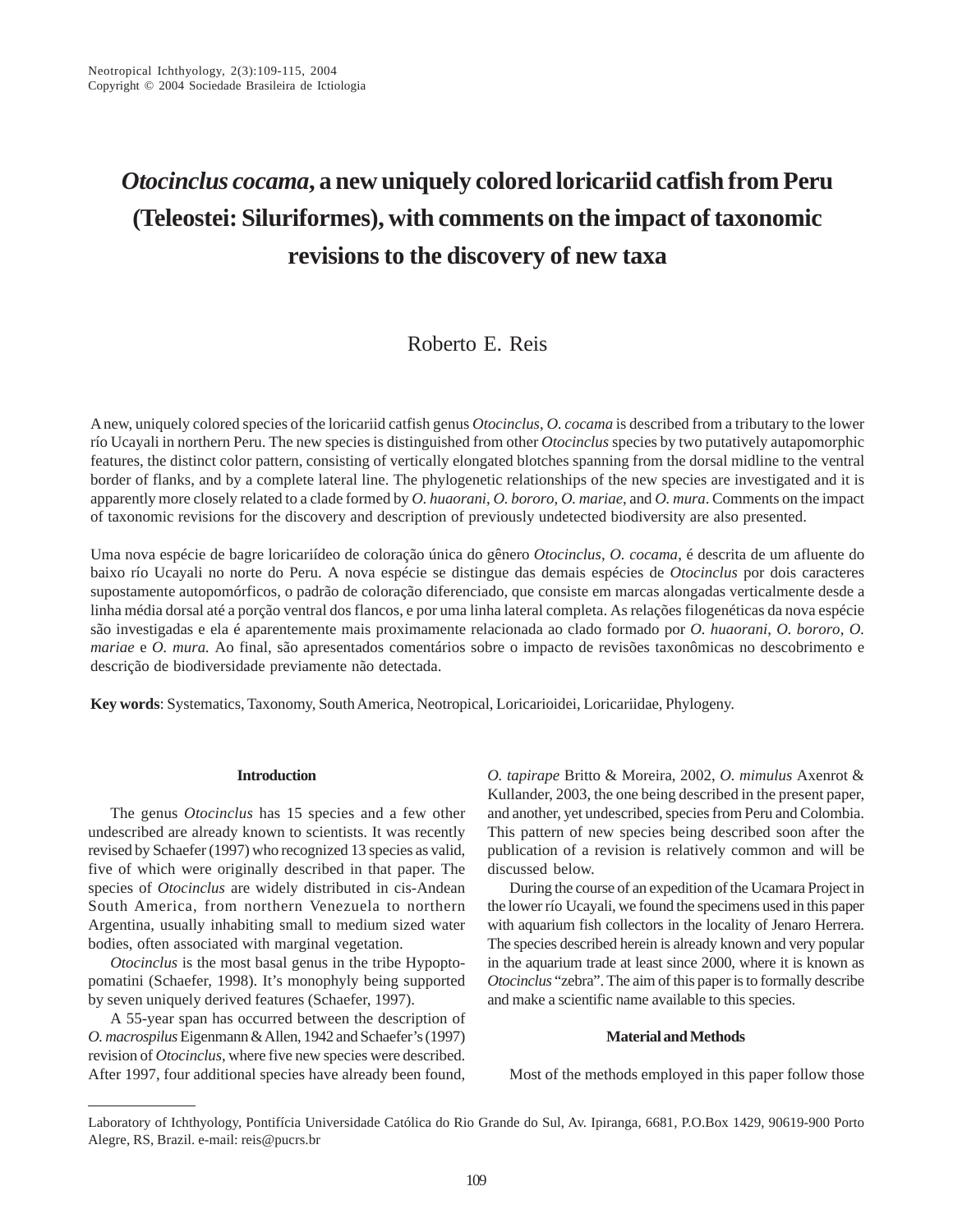of Schaefer (1997), except as noted below. Digital images of lateral aspect of body and dorsal view of head of individual specimens were generated using a video digitizer. Morphometric data were acquired as homologous (geometric) landmark coordinates with the software TPSDig v. 1.11 by James Rohlf. In addition to the 25 landmarks described by Schaefer (1997), the end of the caudal peduncle (landmark 26) and two extra points on a millimetric ruler were digitized. Standard length, as well as other interlandmark distances, was obtained with the software LMDis v. 1.0 by R. E. Reis. Four measurements, in addition to the 13 presented by Schaefer (1997), and standard length, were obtained as follows: standard length [interlandmark distance 1-26], pre-dorsal length [1-8], pre-pelvic length [1-10], pre-anal length [1-12], and snout length [1-13]. Specimens examined are housed in the following institutions: AMNH, American Museum of Natural History, New York; MCP, Museu de Ciências e Tecnologia, Pontifícia Universidade Católica do Rio Grande do Sul, Porto Alegre, and MUSM, Museo de Historia Natural, Universidad Nacional Mayor de San Marcos, Lima.

## *Otocinclus cocama***, new species** Figs. 1-4

**Holotype**. MUSM 20686, 43.5 mm SL, female, quebrada Yanayacu (approx. 04°55'S, 073°43'W), tributary to the caño of the cocha Supay in Jenaro Herrera, Provincia Requena, Departamento Loreto, Peru; Jan 2004, employees of Mr. Grimaldo Mendoza Oviedo collected.

**Paratypes**. MUSM 20687 (5, 29.6-43.2 mm SL), MCP 34842 (8,  $+ 2$  c&s, 29.8-40.7 mm SL  $+ 1$  tissue sample), and AMNH 233730 (3, 36.4-43.8 mm SL), all collected with the holotype.

**Diagnosis**. The following putative autapomorphies distinguish *Otocinclus cocama* from all its congeners: (1) a unique, distinct color pattern consisting of vertically elongated blotches spanning from the dorsal midline to the ventral border of flanks (Figs. 1 and 4), and (2) a complete lateral line, without the gap plates (midbody plates without lateral line perforations) present in other *Otocinclus*. In addition, the new species can be distinguished from most other *Otocinclus* by its high number of teeth (30-45 in premaxilla and 23-36 in dentary *vs*. 10-29 and 9-22 in most species except *O. huaorani* Schaefer, 1997 [18-34 and 16-30], *O. mura* Schaefer, 1997 [22-30 and 18- 27], and *O. bororo* Schaefer, 1997 [17-31 and 17-26]). From *O. huaorani*, *O. mura*, and *O. bororo*, the new species can be further distinguished by the presence of a small metapterygoid channel (*vs*. absent in these three species), and by having one W-shaped mark in the caudal fin (*vs*. two W-shaped mark in the above three species).

**Description**. Standard length of examined specimens 29.6- 43.8 mm SL. Other morphometric data presented in Table 1, counts in Table 2.

Body moderately short, robust. Dorsal profile of head from

snout tip to dorsal-fin origin straight to slightly convex; slightly concave between snout tip and nares. Dorsal profile of trunk from dorsal-fin origin to caudal peduncle straight to slightly concave. Ventral profile of head and abdomen from snout tip to anus straight, transversely flat. Ventral profile of trunk slightly concave between anal-fin origin and caudal fin. Snout rounded, rostrum convex; region anterior to nares slightly depressed. Greatest body depth at dorsal-fin origin, 19.8-24.9% SL. Body between pectoral and pelvic-fin origins ovoid in cross section; trunk ovoid and compressed in cross section anteriorly, progressing to slightly rectangular towards caudal fin. Dorsal and ventral surface of caudal peduncle slightly flattened; margins of dorsal and ventral lateral plate series bearing enlarged odontodes forming ridge-like keels, especially pronounced in smaller individuals.

Head depressed. Eyes moderately large, visible from ventral side. Orbit length 18.5-25.9% HL; positioned approximately midway between snout tip and compound pterotic posterior process; distance between orbit margin and ventral surface of head less than half orbit length. Dorsal iris diverticulum absent. Lateral ethmoid with small subnasal lamina.

Frame Cause in State and the consisting produced in Sammel That amely and ANNH, American Museum of Head depressed. Eyes moderately last the process of Historia Natural, process, distance between snout tip and component of Dorsal fin II, 7; origin approximately at or slightly beyond vertical through pelvic-fin origin; when depressed, reaching to vertical line through end of anal-fin base. Nuchal plate narrow, roughly triangular, articulated with V-shaped, dorsalfin spinelet; dorsal-fin locking mechanism functional. Pectoral fin I, 6; reaching to middle of pelvic fin length. Pectoral pore present on skin above pectoral-fin insertion, below lateral process of cleithrum. Pelvic fin I, 5; when depressed reaching beyond anus but not reaching anal-fin origin; skin flap on dorsal surface of unbranched pelvic-fin ray of males. Anal fin I, 5. Caudal fin I, 7/7, I; upper caudal fin lobe slightly longer than lower one. Dorsal procurrent rays 4-5; ventral procurrent rays 5 (in two c&s specimens).

Total plates in middle lateral series 22-24, usually 23. Lateral line almost complete, pored tubes visible from compound pterotic to caudal peduncle; 1-3 most posterior plates in middle series without lateral line. Total vertebrae 28 (in two c&s specimens). Abdomen completely covered by paired series of 4-7 (usually 5-6) large, sickle-shaped lateral plates, intervening region covered by smaller, squarish to rounded plates of irregular size and spacing, usually arranged in 1-2 longitudinal series; median plates extending posteriorly beyond lateral abdominal plate series to middle of branched pelvic fins forming triangular pre-anal shield. Subopercular plate present and well developed. Pelvic girdle completely exposed ventrally and covered with odontodes; arrector fossae closed.

Odontodes evenly distributed and regularly arranged on head and body. Enlarged odontodes on anterior and lateral snout margin, dorsal-, pectoral-, and pelvic-fin spines, and in row along lateral corners of slightly flattened dorsal and ventral caudal peduncle region. Males with small contact organ formed by swirl of odontodes (Fig. 3) at ventral margin of caudal fin base.

Premaxillary teeth 30-45, mandibular teeth 23-36. Oral disk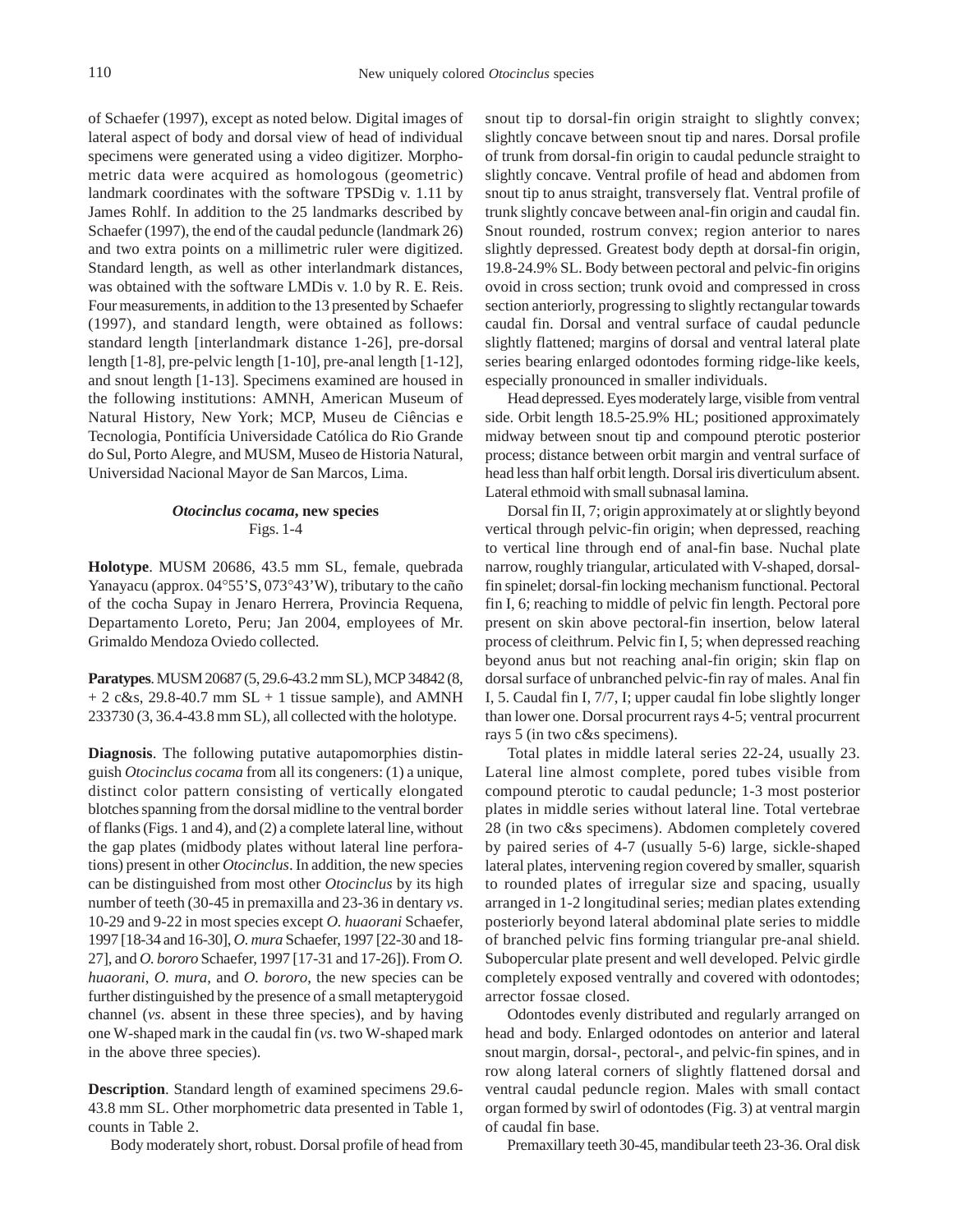

**Fig. 1.** *Otocinclus cocama*, holotype, MUSM 20686, 43.5 mm SL, female, quebrada Yanayacu, Jenaro Herrera, Loreto, Peru.

roundish, covered with small papillae; margin of lower lip heavily fringed; maxillary barbel short, its free portion about one fourth to one third of orbit length.

**Color in life**. Ground color of head and dorsum bluish white to slightly creamy yellowish. Dorsum of head and snout between nares black. Lateral portions of snout and postorbital region of head also black, leaving narrow, V-shaped white band beginning at snout tip, passing through nares and above orbits, and

progressing laterally through compound pterotic. Ventral margin of snout darkened but head otherwise white or pale yellowish ventrally. Medial portions of compound pterotic, parietosupraoccipital, and first pre-dorsal plate black or dark gray. Color pattern of dorsum of body and flanks formed by four black or dark gray, saddle-shaped blotches; one at origin of dorsal fin, second behind dorsal-fin base, third between dorsal and caudal fins, and fourth at base of caudal fin. These dorsal markings always prolonged ventrally into flanks, in wide, vel-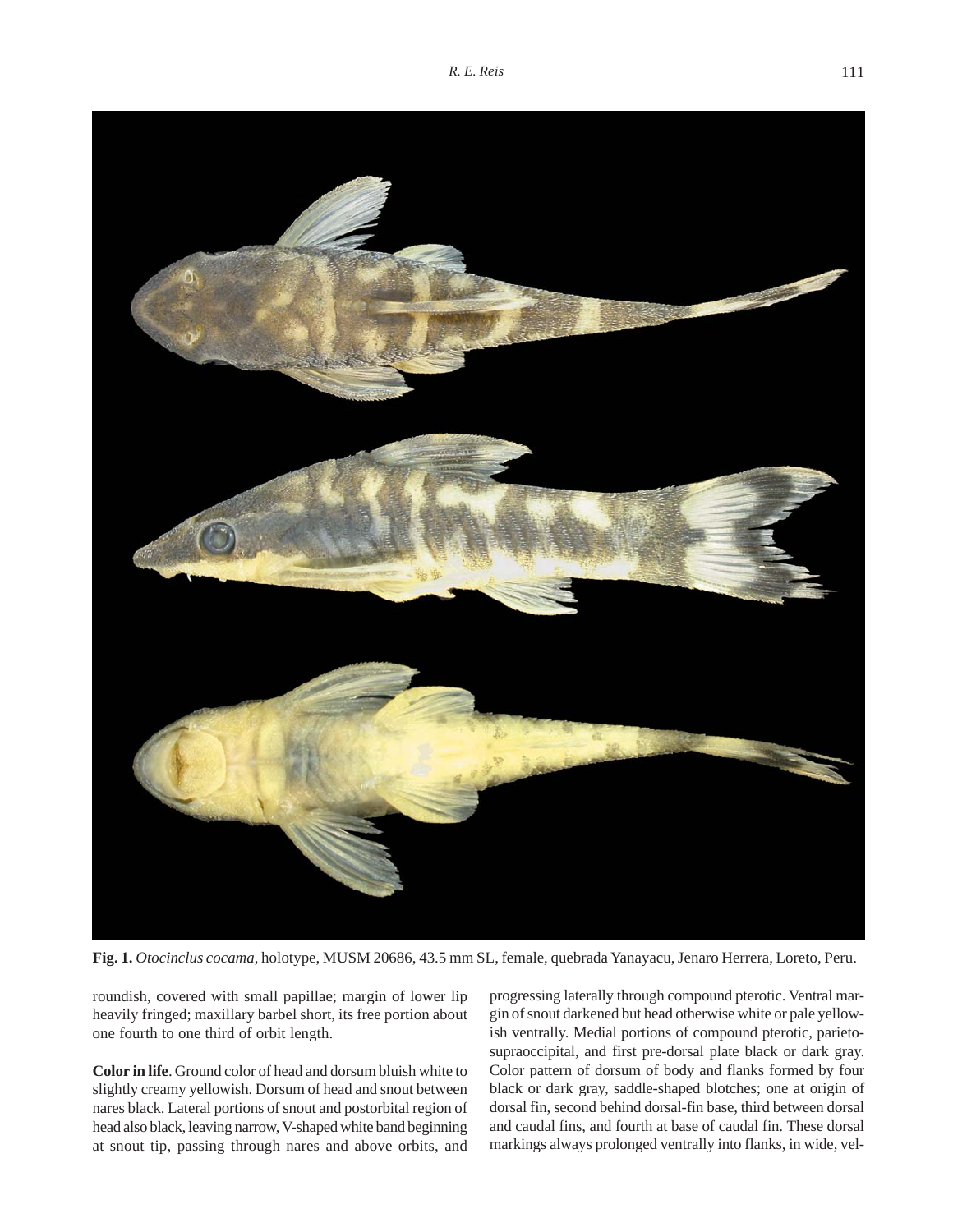

**Fig. 2.** Caudal fin of *Otocinclus cocama*, holotype, MUSM 20686, 43.5 mm SL, female, quebrada Yanayacu, Jenaro Herrera, Loreto, Peru.

**PROFIT AND THE CONSIDER CONSIDERATIVE CONSIDERATIVE CONSIDERATIVE SURFACT UNIVERSIDE UNIVERSIDE UNIVERSIDE UNIVERSIDE UNIVERSIDE UNIVERSIDE UNIVERSIDE UNIVERSIDE UNIVERSIDE UNIVERSIDE UNIVERSIDE UNIVERSIDE UNIVERSIDE UNIV** vet black, transverse bands, usually duplicated or forming roundish blotches in large specimens (Fig. 4). Additional layer of dark gray pigment in subjacent skin form with lateral blotches inconspicuous lateral stripe. Some pigmentation sometimes scattered or forming few dots on lateral portion of belly, between pelvic and anal fins, and on ventral face of caudal peduncle. Fins mostly hyaline. Outer face of pectoral spine pigmented with black; small patch of black chromatophores on unbranched pelvic- and anal-fin rays, sometimes on first branched anal-fin ray. Dorsal fin black at origin and with wide transverse, roughly triangular black band from spine to last branched ray, but leaving base and tip of rays white. Black spot on dorsal-fin spine and first branched ray sometimes divided in two patches. Caudal fin with W-shaped vertical band in distal half, but leaving narrow hyaline band at margin. Base of two central caudal-fin rays usually black, as prolongation of last caudal peduncle black blotch (Fig. 2).

**Color in alcohol**. Color pattern as in living specimens, but white background turns into pale yellowish and black markings become faded or brownish (Fig. 1).

**Sexual dimorphism**. Males of *Otocinclus cocama* are less common and smaller than females (the only two males examined out of 20 specimens are 30.4 and 36.2 mm SL). As usually among hypoptopomatines, males of *Otocinclus cocama* have a conical urogenital papilla behind the anal tube, which is not present in females. Also, males possess a skin flap on the dorsal surface of the unbranched pelvic-fin ray, which is absent in females. Finally, males have a small contact organ formed by an odontode swirl (Fig. 3) at ventral margin of the caudal peduncle, near the caudal fin base.

**Distribution**. *Otocinclus cocama* is so far known from its type locality, in the quebrada Yanayacu, near Jenaro Herrera,

Loreto, Peru (Fig. 5). This species has been in the aquarium trade since early 2001 and is quite common in the aquarium shops in Iquitos, Peru, being likely to occur in other places in lower Ucayali and Marañon rivers.

**Ecology**. The type locality of *Otocinclus cocama* is a medium size creek, with clear water and lots of marginal vegetation. According to the collectors, the fishes are usually caught by seining and dipnetting in that vegetation.

**Etymology**. *Otocinclus cocama* is named after the Cocama-Cocamilla Indians that used to be dominant in the lower Ucayali and Marañon rivers. The present estimations point to a little more than 10,000 people in Peru, plus a few hundreds in Colombia and Brazil. During the last century, the Cocama culture has been mostly assimilated by the regional society, losing their language and identity, being thus threatened as a group. The name is treated as a noun in apposition.

## **Discussion**

*Otocinclus cocama* is readily distinguished from all other *Otocinclus* species by its complete lateral line and higher number of teeth, as detailed in the diagnosis above. The most striking feature, however, is its unique color pattern, which caused aquarists worldwide to call it *Otocinclus* "zebra" (Wendenburg, 2001; Evers & Seidel, 2002).

The phylogenetic relationships of *Otocinclus cocama* was investigated, although a full phylogenetic analysis is not presented here, and is deferred to a future paper by Pablo Lehmann, who is describing another new *Otocinclus* species. *Otocinclus cocama* is most probably closely related to the clade "B" of Schaefer (1997). It shares all characters



**Fig. 3.** Caudal peduncle of *Otocinclus cocama*, paratype, MCP 34842, 36.2 mm SL. Odontode swirl forming a contact organ (arrow), a male sexual dimorphism in the arrangement of odontodes near the caudal-fin base.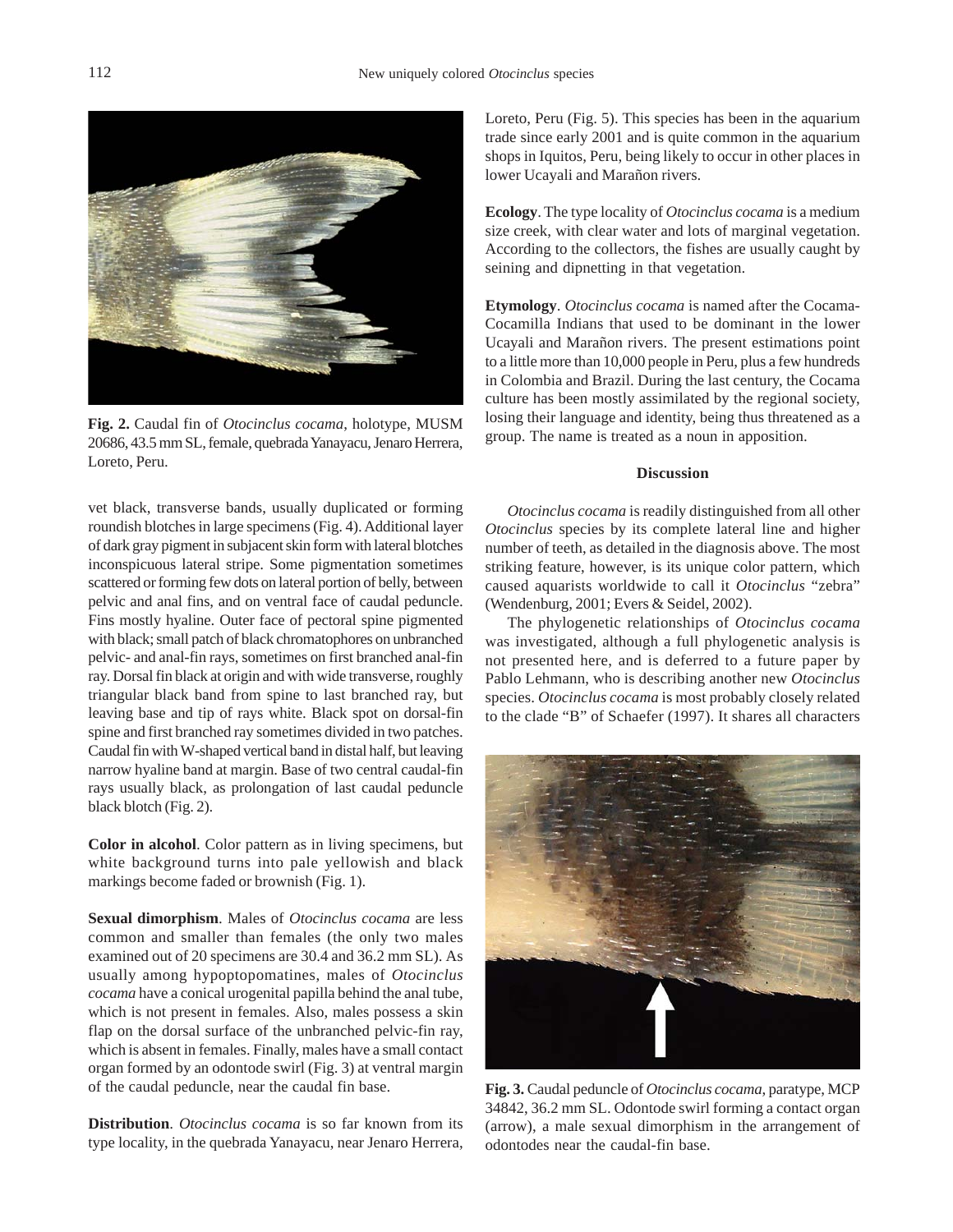

**Fig. 4.** Live specimen of *Otocinclus cocama*, collected in Peru in 2000; not preserved. Photo by Ingo Seidel.

**Exampled Example 1 PROOF**<br> **PROOF**<br> **PROOF**<br> **PROOF**<br> **PROOF**<br> **PROOF**<br> **PROOF**<br> **PROOF**<br> **PROOF**<br> **PROOF**<br> **PROOF**<br> **PROOF**<br> **PROOF**<br> **PROOF**<br> **PROOF**<br> **PROOF**<br> **PROOF**<br> **PROOF**<br> **PROOF**<br> **PROOF**<br> **PROOF**<br> **PROOF**<br> (but characters 6 and 7 not examined) that are synapomorphic to the genus, according to Schaefer (1997): (1) Mesethmoid bifurcate, with expanded anterolateral buttress [character 1 of Schaefer (1997)]; (2) absence of the ventral lateral ethmoid ridge [character 3]; first epibranchial flange present [character 9]; and (3) esophageal diverticulum expanded as accessory air bladder [character 26]. It also possesses at least part of the derived features of Schaefer's (1997) *vestitus* clade: (1) Lateral ethmoid with expanded subnasal lamina [character 2]. Two other features of the *vestitus* clade are ambiguous in the new species: (2) a reduced number of vertebrae [character 10] does not occur in *O. cocama*, which has 28 vertebrae. This high vertebrae count can be either reversed and autapomorphic in *O. cocama*, or be a synapomorphy of *O. cocama* and *O. mura*; (3) twenty-three of fewer total lateral plates [character 15] is also not present in *O. cocama*. The alternative state of having 24 or more plates, as in *O. affinis* Steindachner, 1877, *O. flexilis* Cope, 1894, and *O. mura*, however, is also not the case, as the new species has 22-24 lateral plates in the middle series.

Likewise, characters defining Schaefer's (1997) clade "A" are present in *O. cocama*: (1) nuchal plate roughly triangular, with lateral margins reduced [character 11]; and (2) caudal fin with paired W-shaped marks [character 22]. *Otocinclus cocama*, however, possess only one, well defined, W-shaped mark in the caudal fin, probably representing a second derived state for this character. Whether the new species lost the anterior W-shaped mark or the two marks became fused in uncertain. Of the two characters defining the "*orbis*" clade, only one is present in *O. cocama*: (1) iris diverticulum absent [character 25]. The other character used by Schaefer to define the "*orbis*" clade was (2) the loss of the metapterygoid channel [character 5]. *Otocinclus cocama* has a small laminar shelf on the metapterygoid, forming a small channel. This metapterygoid channel can be either reversed

and autapomorphic in *O. cocama*, or be a synapomorphy of *O. cocama* and *O. mariae*.

One single character was used to define the clade "B", and that is an increased number of teeth in both premaxilla and dentary [character 27]. *Otocinclus cocama* has the highest teeth counts among *Otocinclus* species, and thus the derived condition for this character. Finally, Schaefer's clade "E" (*O. bororo*, *O. mariae*, and *O. mura*) is defined by one feature: eight or more canal-bearing plates in the anterior field of the lateral line [character 18]. *Otocinclus cocama* has a complete lateral line, without the typical gap plates of other *Otocinclus* species. Possessing a complete lateral line can be viewed as having more than eight anterior field canalbearing plates, thus including *O. cocama* in clade "E". More likely, however, having a complete lateral line is a second, derived state for character 18, and to resolve the relationships of *O. cocama* in the clade "B", additional characters will be necessary.

Besides the obvious benefits taxonomic revisions provide for the inventory and understanding of biodiversity, they play another, not always acknowledged, significant role in the discovery and description of additional biodiversity. Last species of *Otocinclus* described prior to Schaefer's (1997) revision was *O. macrospilus*. A 55-year span has occurred between the description of *O. macrospilus* and Schaefer's revision of *Otocinclus*. After 1997, however, four additional new species have already been detected, *O. tapirape*, *O. mimulus*, *O. cocama*, and another species from Peru and Colombia being described by Pablo Lehmann (pers. comm.). Fish groups that deserve a taxonomic revision are usually confuse, with unsettled taxonomies, and with difficult to identify species, features that often preclude the unambiguous detection of undescribed taxa. Taxonomic revisions of such groups allow researchers to find and more easily identify previously undetected diversity, because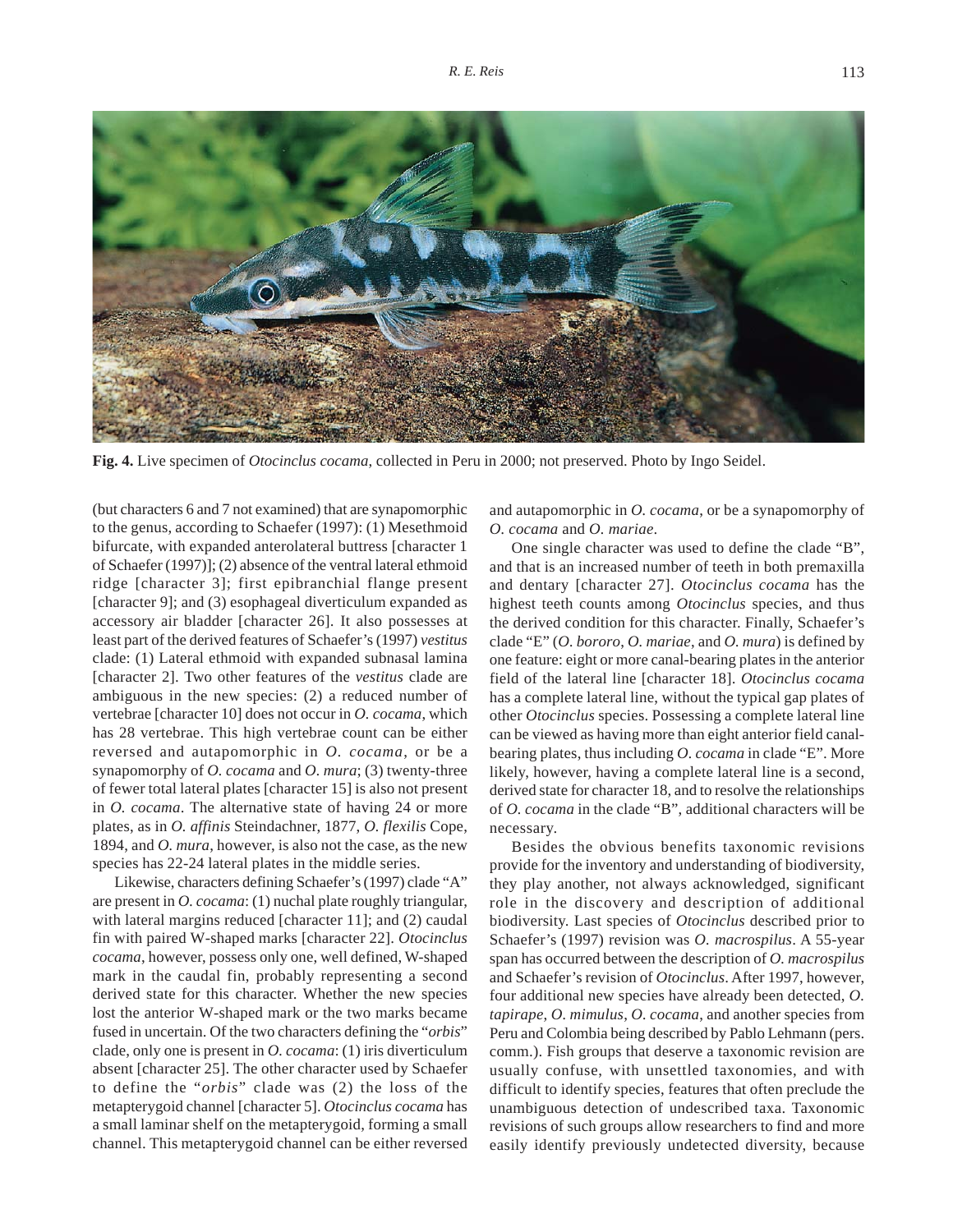information becomes clearly arranged and organized in the revisions.

Additional, similar cases of previously undetected diversity of fishes being described soon after the publication of a taxonomic revision are present in the literature. *Curimata acutirostris* Vari & Reis, 1995 was described six years after the revision of *Curimata* by Vari (1989). Last *Curimata* species described prior to the works of Vari (1984, 1989) was *C. murieli* Allen in Eigenmann & Allen, 1942. *Xenurobrycon polyancistrus* Weitzman, 1987 was described soon after the revision of *Xenurobrycon* by Weitzman & Fink (1985). Last and only species described prior to the revision was *X*. *macropus* Myers & Miranda Ribeiro, 1945. *Pogonopoma obscurum* Quevedo & Reis, 2002 was published four years after the revision of the tribe Rhinelepini by Armbruster (1998). Last Rhinelepini species described prior to Armbruster's revision was *Monistiancistrus carachama* Fowler, 1940 (syn. *Pseudorinelepis genibarbis* [Valenciennes, 1840]). *Gymnogeophagus setequedas* Reis, Malabarba & Pavanelli, 1992, and *Gymnogeophagus che* Casciotta, Gómez & Toresanni, 2000, were both described after the revision of *Gymnogeophagus* by Reis & Malabarba (1988). Last species of *Gymnogeophagus* described prior to the revision was *G. cyanopterus* Miranda Ribeiro, 1918 (syn. *G. balzanii* [Perugia, 1891]).

Frequence and Experimental Preplevic length and the same of the section was *Monistancistrus*<br>
Presevision was *Monistancistrus*<br>
Presevision was *Monistancistrus*<br>
Presevision was *Monistancistrus*<br>
Presevision and Gymnog Previously undetected diversity detected and described soon after taxonomic revisions is also found broadly among other taxa. For example, among Neotropical spiders, *Acacesia graciosa* Lise & Braul Jr., 1995 was described immediately after a revision of *Acacesia* by Glueck (1994). Last species of *Acacesia* described prior to Glueck's revision was *A. pentagona* Caporiaco, 1954 (syn. *A. cornigera* Petrunkevitch, 1925). Another example among Neotropical snakes is the descriptions of *Echinanthera cephalomaculata* Di-Bernardo, 1994 and *E. cephalostriata* Di-Bernardo, 1996, published soon after the revision of *Echinanthera* by Di-Bernardo (1992). Last species of *Echinanthera* described prior to the revision was *Liophis insignissimus* Amaral, 1929 (syn. *E. persimilis* [Cope, 1869]).

For this reason, taxonomic revisions of genera and other supraspecific taxa play a double role in our understanding of

**Table 1**. Descriptive morphometrics of *Otocinclus cocama*. Values are given for the holotype and ranges given for the 16 remaining specimens. SOC = parieto-supraoccipital posterior process;  $SD =$  standard deviation;  $Hol =$  holotype.

| Character                  | Hol. | N                           | Low  | High | Mean | SЕ  |
|----------------------------|------|-----------------------------|------|------|------|-----|
| Standard length (mm)       | 43.5 | 16                          | 29.6 | 43.8 | 38.2 | 4.7 |
|                            |      | Percents of standard length |      |      |      |     |
| Head length                | 26.6 | 16                          | 27.8 | 38.6 | 30.9 | 2.8 |
| Body depth                 | 23.4 | 16                          | 19.8 | 24.9 | 22.9 | 1.5 |
| Trunk depth at Anal origin | 22.1 | 16                          | 18.6 | 21.8 | 20.4 | 0.8 |
| Caudal peduncle depth      | 17.2 | 16                          | 15.6 | 17.3 | 16.4 | 0.6 |
| SOC to Dorsal origin       | 13.9 | 16                          | 9.2  | 13.6 | 11.1 | 1.3 |
| Cleithrum to pelvic origin | 12.1 | 16                          | 10.8 | 13.9 | 12.5 | 0.9 |
| Pelvic to anal origin      | 19.8 | 16                          | 18.3 | 20.7 | 19.7 | 0.7 |
| Trunk length               | 43.1 | 16                          | 39.3 | 44.0 | 42.0 | 1.2 |
| Predorsal length           | 44.4 | 16                          | 43.6 | 45.7 | 44.8 | 0.7 |
| Prepelvic length           | 43.1 | 16                          | 42.6 | 46.1 | 43.9 | 1.0 |
| Preanal length             | 62.9 | 16                          | 61.8 | 65.6 | 63.4 | 1.2 |
|                            |      | Percents of head length     |      |      |      |     |
| Snout width                | 38.8 | 16                          | 27.7 | 40.3 | 36.0 | 2.9 |
| Interorbital width         | 70.7 | 16                          | 52.6 | 66.7 | 61.1 | 3.9 |
| Internasal width           | 26.4 | 16                          | 20.3 | 24.9 | 22.5 | 1.4 |
| Nares diameter             | 14.1 | 16                          | 11.4 | 15.3 | 12.7 | 1.0 |
| Snout length               | 50.5 | 16                          | 37.3 | 48.9 | 43.9 | 2.8 |
| Orbit length               | 25.9 | 16                          | 18.5 | 25.8 | 22.8 | 1.7 |
|                            |      |                             |      |      |      |     |

the biodiversity, settling the current taxonomic and nomenclatural situation of a given taxon, and thus fostering the discovery of additional undescribed diversity.

### **Acknowledgements**

I am much indebted to Hernán Ortega (MUSM) for his help in locating information on the Cocama Indians and other topics, to Rainer Stawikowski for locating the photograph of the living specimen, and to Ingo Seidel, for allowing me to use his superb photo of the living fish. Arno Lise and Marcos Di Bernardo helped locating literature. Marcelo Britto and an anonymous reviewer offered valuable suggestions to the manuscript. The fieldwork associated with this paper was supported by the Ucamara Project (NSF-DEB 0215388) and the All Catfish Species Inventory (NSF-DEB 0315963). The author is partially supported by CNPq (Process # 305344/87-0).

**Table 2.** Frequency distribution and summary statistics for meristics of *Otocinclus cocama*. Holotype values are marked with an asterisk. N = number of individual counted,  $SE =$  standard error of the mean; \*\* = counted in c&s specimens

| Character                      | Frequency Distribution                                 |    | Mean | SЕ                       |
|--------------------------------|--------------------------------------------------------|----|------|--------------------------|
| Left total lateral plates      | $23(11*)$ 24(6)                                        | 17 | 23.3 | 0.12                     |
| Right total lateral plates     | $22(1)$ $23(15*)$ $24(1)$                              | 17 | 23.0 | 0.09                     |
| Left lateral abdominal plates  | $4(1) 5(5) 6(8) 7(3*)$                                 | 17 | 5.8  | 0.19                     |
| Right lateral abdominal plates | $4(2)$ 5(7*) 6(7) 7(1)                                 | 17 | 5.4  | 0.19                     |
| Left premaxillary teeth        | 30(2) 31(1) 34(1) 35(2) 37(3*) 38(1) 39(1) 44(1)       | 12 | 35.6 | 1.17                     |
| Right premaxillary teeth       | 30(2) 32(1) 34(1) 36(2) 38(1) 39(1) 40(2) 41(1) 45(1*) | 12 | 36.7 | 1.34                     |
| Left mandibular teeth          | 23(1) 27(2) 29(1) 30(1) 31(1) 32(2) 33(1) 34(1) 36(1*) | 11 | 30.4 | 1.11                     |
| Right mandibulary teeth        | 24(2) 27(1) 28(1) 29(1) 31(3) 33(1) 34(1) 35(1*)       | 11 | 29.7 | 1.12                     |
| Dorsal procurrent rays **      | $4(1)$ 5(1)                                            | 2  | 4.5  | $\overline{\phantom{a}}$ |
| Ventral procurrent rays **     | 5(2)                                                   | 2  | 5.0  |                          |
| Total vertebrae **             | 28(2)                                                  |    | 28.0 | $\overline{\phantom{a}}$ |